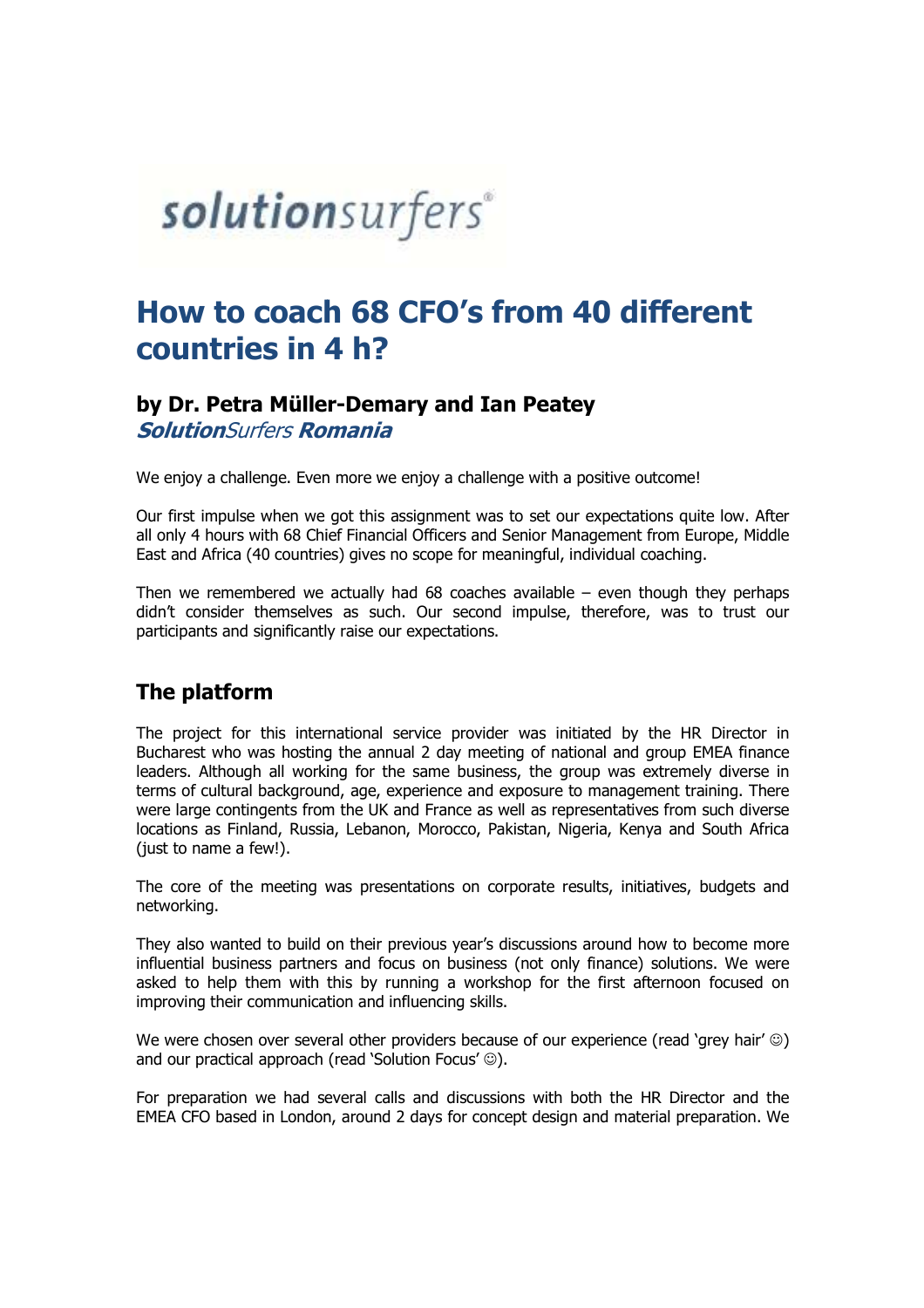also attended the first part of the meeting in the morning to get a feel for the group and its dynamics.

# Our approach

We wanted to design a program to facilitate useful coaching conversations around the topic and where we would introduce several 'micro tools' on the subject of communication and influence. Since none of the participants was familiar with the concept of coaching, one of our key contributions was to provide them the questions to ask themselves and each other.

Our basic design objectives were for each participant to:

- 1. Have time and space to think and listen attentively!
- 2. Consider questions to help clarify their desired outcome, goal, and future perfect.
- 3. Decide for themselves the situations they want to manage more successfully, and what benefits and outcomes that will bring.
- 4. Become aware of what is working and what might be useful to do more.
- 5. Build confidence and discover qualities and resources in themselves and colleagues through talking about (and hearing) success stories.
- 6. Decide and commit to small action steps, to do more of what is working or to try out something new and enlarge their options for action.

We wouldn't normally use PowerPoint slideshow, but for this project we decided to sacrifice the greater intimacy we get without it for two main reasons.

First, for this size of group we thought it especially important to provide a clearly signposted structure and path and PowerPoint offers an easy and familiar way to do this.

Second, as we were posing many carefully thought out questions in a specific sequence, we decided PowerPoint helped deliver these consistently and without the fuss of, for example, handouts.

# The program design

#### 1. Setting the context and building contact

The group CFO and sponsor of the event introduced the topic and set the workshop into the larger context of the organisational goals. This created the frame for the next 4 hours.

We knew our approach was quite unusual for most of the participants so we were very explicit about how we are going to work and what will be the structure for the afternoon.

#### Our Principles

- $\triangleright$  We focus on what works, not what doesn't
- ► We look for solutions not problems
- > You have the answers maybe are not aware of it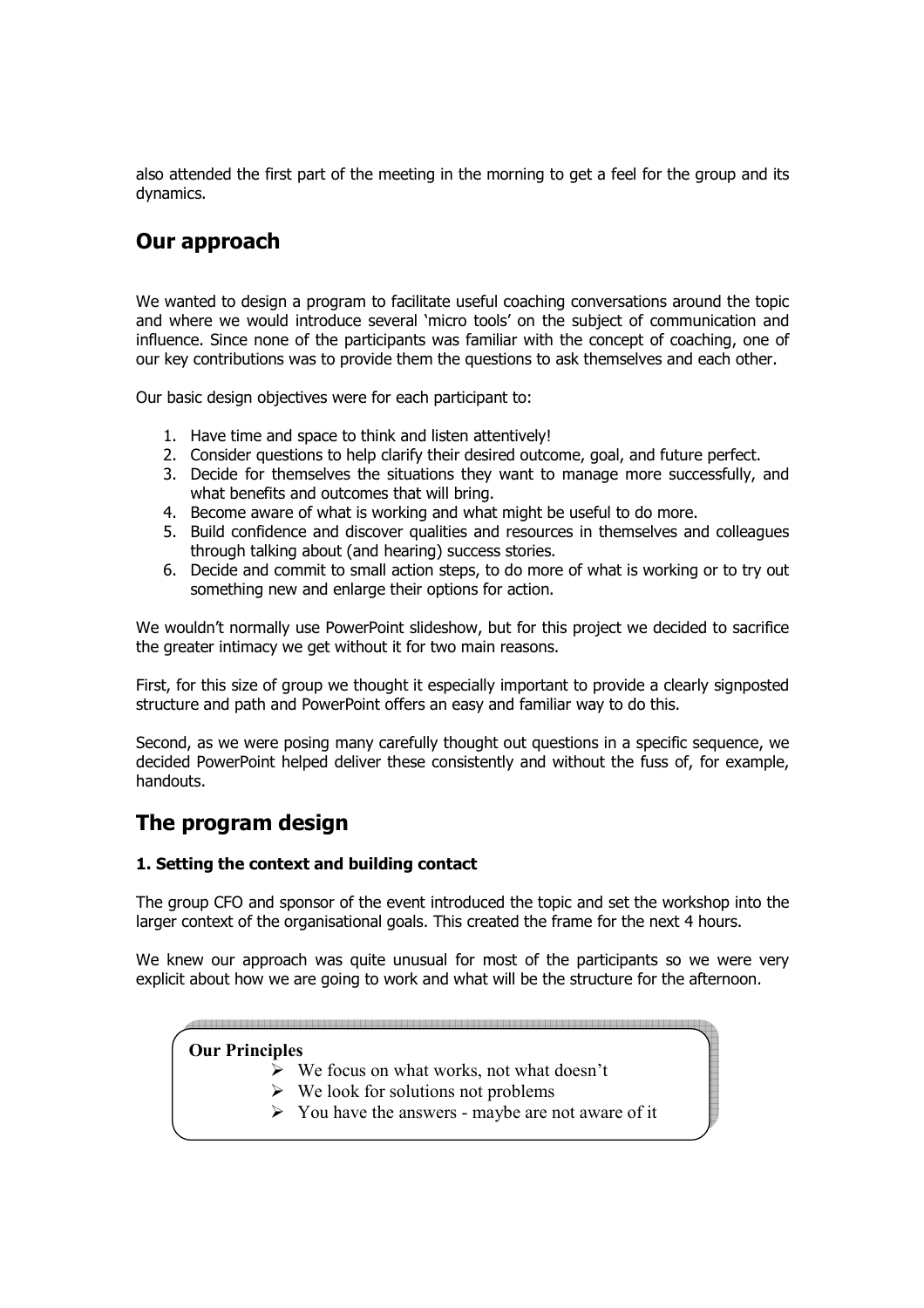We invited them to try out the proposed exercises as an experiment and afterwards to decide whether the approach was useful for them or not.

#### 2. Platform building.

Although the business context was set by the group CFO, for a successful coaching conversation each individual needs to define for themselves what will be a successful outcome. To start to encourage conversations rather than isolated thinking we invited participants to interview one another in pairs around the following questions:

#### Platform

Suppose this session will be really useful to you.

- > How will you recognize it was worth for you to spend these 4 hours?
- > How might others notice it has been useful to you?

#### 3. Micro tool 1: Positive Power Influencing

Responding to the specific request from the sponsor to present new tools and approaches we briefly introduced a model of influence to give them a structured overview of four different styles. We illustrated these styles with examples drawn from some of the presentations we heard during the morning session.

The intention was to create awareness for the possibility of different options for familiar situations rather than in depth understanding and practice with different influencing approaches.

#### 4. Future Perfect

We assumed what it means to be influential and how people see themselves acting will be very different from person to person, so we asked participants to share with their colleagues their individual vision of being successfully influential in their own working context.

We designed the questions to leave enough space for everybody to define for him/herself how they want to interact, what will be their desired outcome and attractive scenario of a preferred future.

## Future Perfect > How will you recognise when you have reached your full potential in influencing people? > In what situations? And with whom?

> What difference will it make for:

… you? … the business? … other people?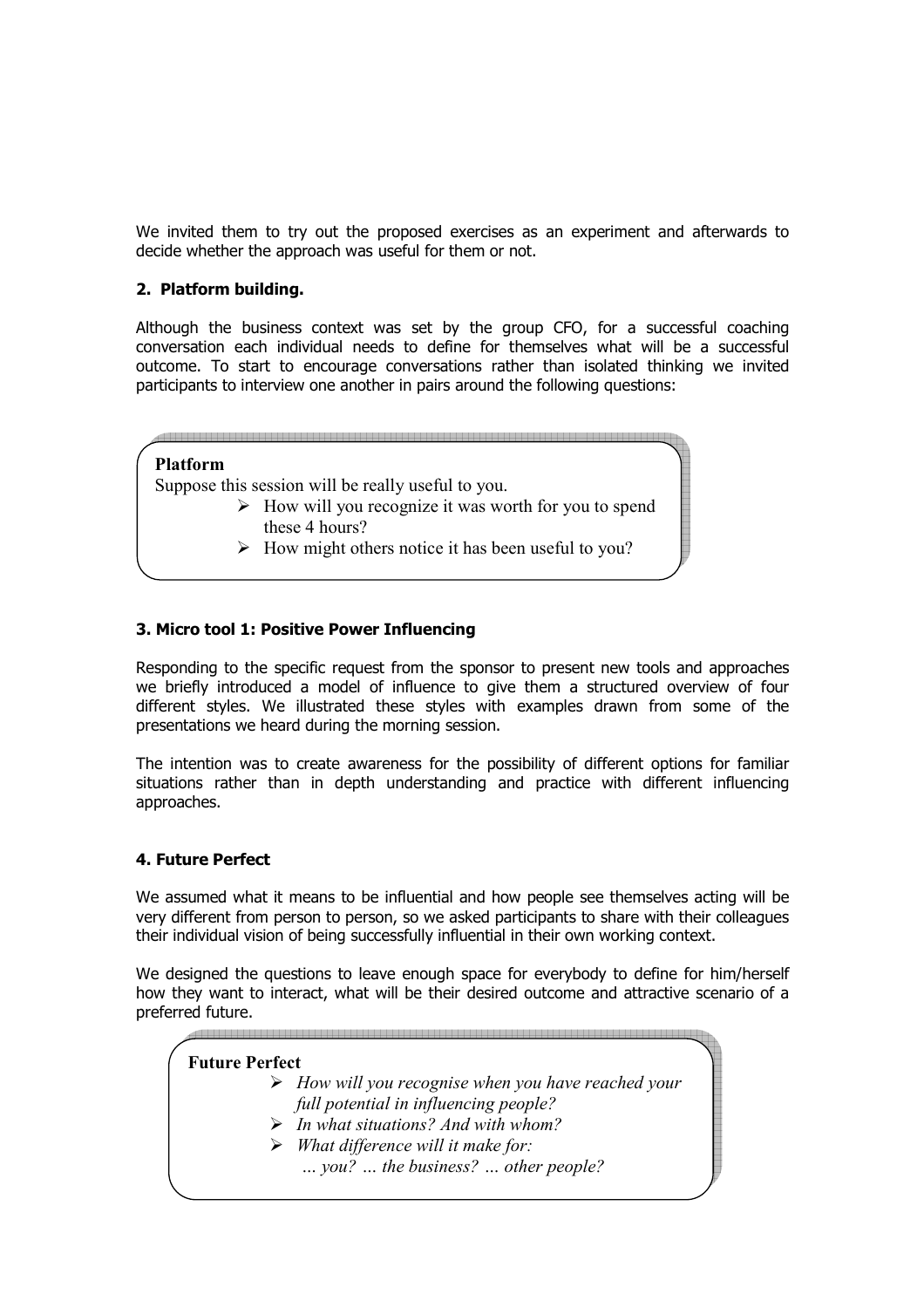#### 5. Discover Forerunners and Resources

"Find out what works and do more of it!" as Steve de Shazer said.

One way to find out what works is to analyse success stories and the power of telling stories (in this case true ones) is well known.

We invited the participants to share with their colleagues (in small groups) when they influenced somebody successfully and to describe in details how they managed to do so. By talking about their individual successes the participants got aware of their own successful approaches and learned from their colleagues what worked for them.

| <b>Share Success Stories</b> |                      |  |
|------------------------------|----------------------|--|
| and                          |                      |  |
|                              | "Positive Gossiping" |  |

After listening to their colleague's success stories the participants were invited to "gossip" about their colleagues in an exclusive positive way. We modelled this by 'gossiping' about the sponsor.

It is always a beautiful experience to see and hear how the atmosphere changes within minutes. We saw more open, smiling faces, lightness and joy in the group. As well as getting aware of their own qualities, skills and competences, the participants' confidence also increases and it creates a more open and trustful working climate which is a great basis for the later conversations.

#### 6. Micro Tool 2: Listening

The quality of the listening determinates the quality of the thinking. Therefore it is more than 50% of a conversation. When I want to reach good results in a conversation the quality of the listening has a major impact.

We used a very simple and fun listening exercise (person A talks for 3 minutes. For the first half, person B doesn't listen and the second half they do listen. Then A and B explore the impact on the speaker).

This exercise had a double intention to demonstrate listening as a necessary skill in better understanding better my conversation partner and also as an essential coaching skill.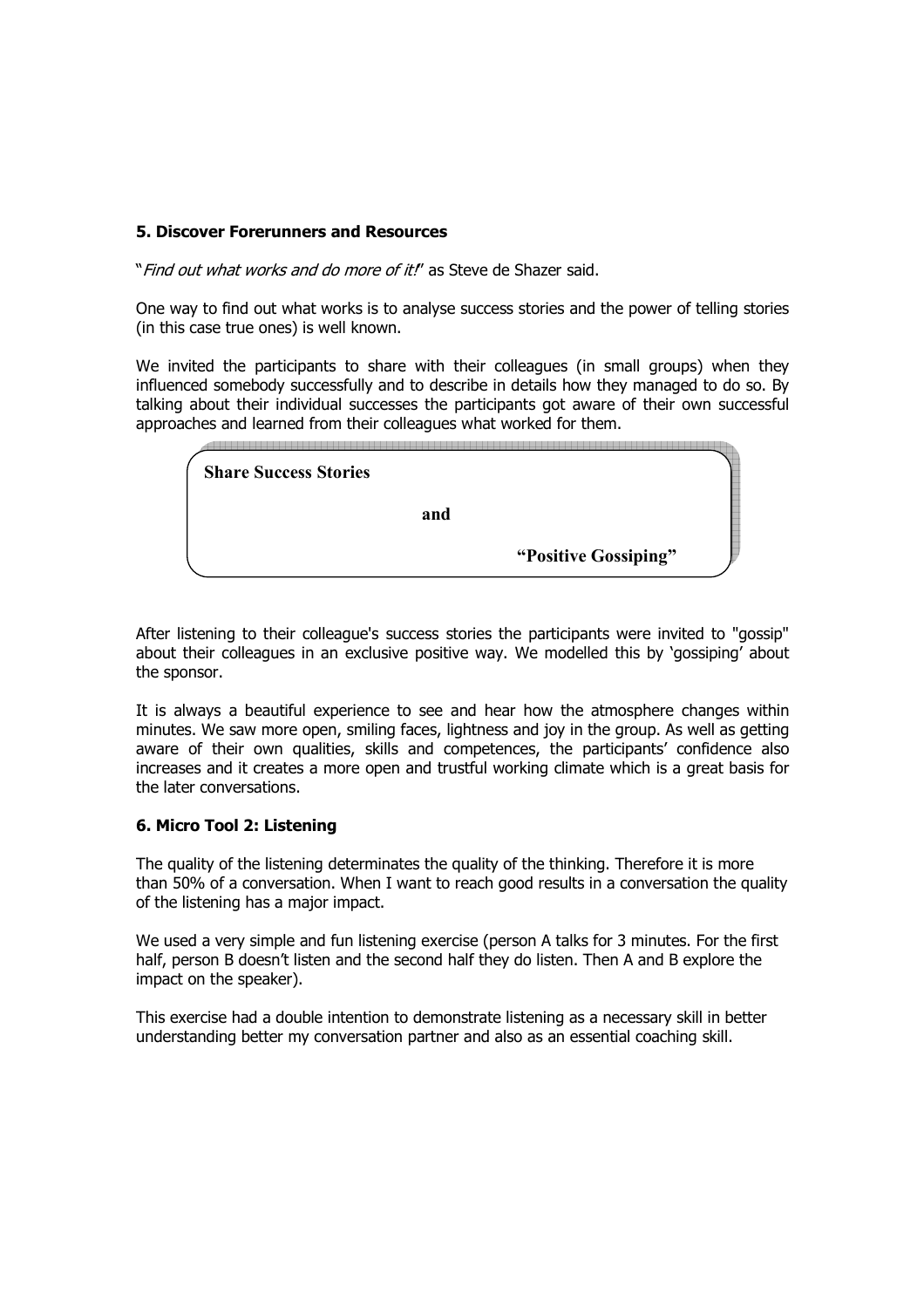#### 7. Micro Tool 3: Questioning

During the workshop the participants experienced the structure of the solution focused approach and the dynamic of solution focussed questions. Now the participants were introduced to examples of solution focussed questions that might be useful when leading conversations in order to find good business solutions.



#### 8. Peer Coaching:

Before starting with the final peer coaching exercise we reviewed the workshop by letting the participants interview one another on what useful ideas they had discovered up to now, what insights they had and collected these ideas so they were visible for everybody.

Once this harvesting of insights was displayed we gave participants the opportunity to work on their specific situations where they would like to make some progress and at the same time harnessed the power of 68 coaches together in a room.

Each participant got a set of solution focused coaching questions and they coached one another on their individual issues they wanted to improve in.

They left the workshop with committed actions written down and an agreement in place to support one other person by reminding them of their commitments in the next days and weeks.